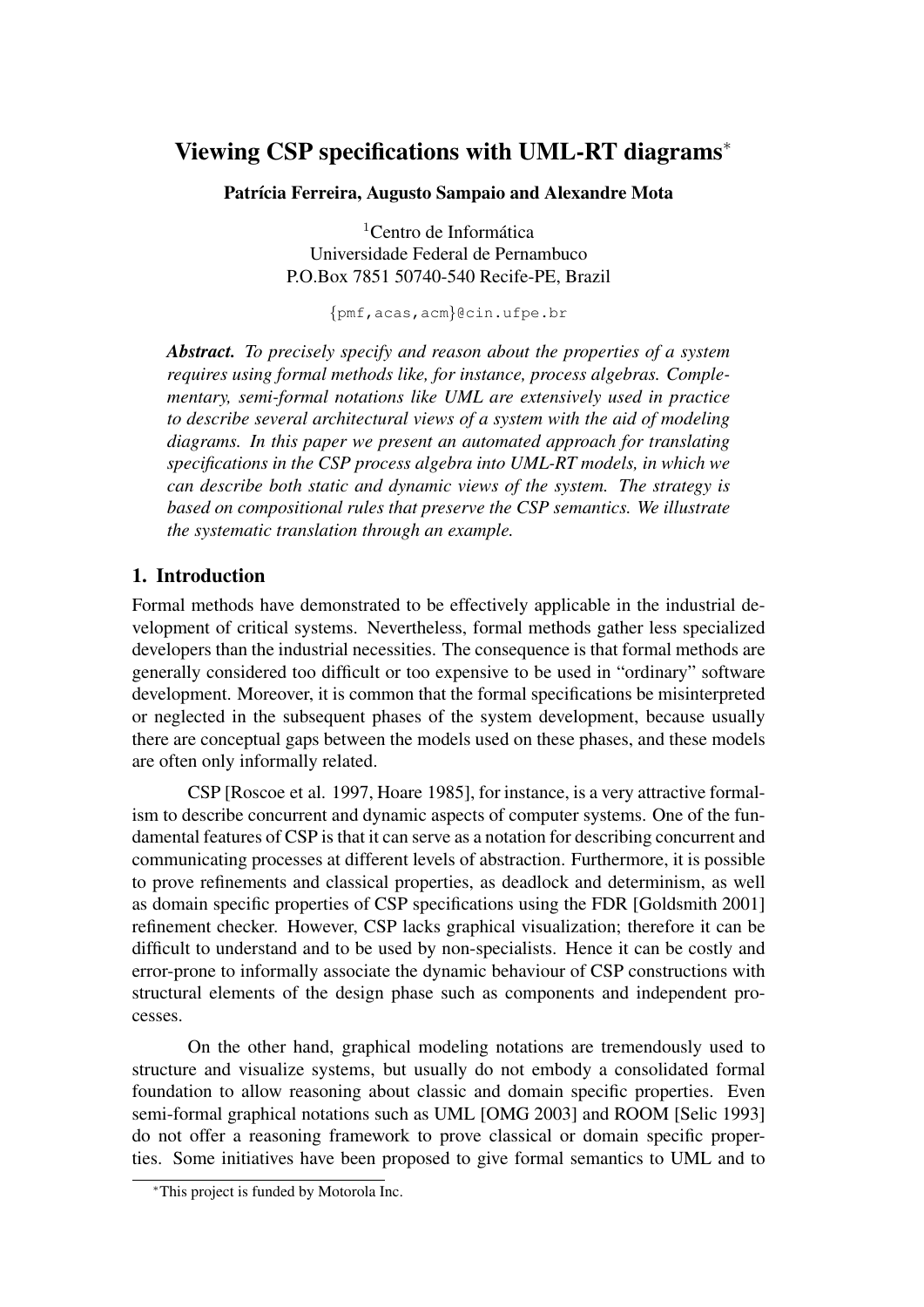some of its profiles [Fischer et al. 2001, Ramos et al. 2005], through translations of diagrams and elements of UML into specifications in formal notations, such as CSP, Z [Spivey 1992] and *Circus* [Sampaio et al. 2002]. However, these initiatives address only a small subset of UML.

The reverse process, translating CSP specifications into UML graphical models preserving the formal semantics, permits that the design of an application be driven and constrained both by the modeling features available in UML, as its architectural and behavioural style rules, and the properties imposed by the source CSP specification [Medvidovic et al. 2002]. Although these UML models cannot be used to reason about complex properties, the formal CSP specifications that give rise to these models carry the desired properties.

This paper presents compositional rules to systematically map CSP specifications into UML-RT models. Although formal proofs are suggested as future work, the rules are intended to preserve semantics of the source model. UML-RT [Selic and Rumbaugh 1998, Lyons 1998] is a UML profile that is suitable for modeling complex event-driven systems, such as mobile phone applications. This profile has all possible elements and diagrams from the UML standard [OMG 2003], in addition to some specific elements from ROOM [Lyons 1998, Selic 1993], which allow modeling complex dynamic structures and dynamic relationships between them. As a result, UML-RT allows representing the main behavioural and structural concepts from CSP through its diagrams. Furthermore, the formal semantics inherited from ROOM allows generating code, making it possible also to animate and test CSP models through translation. The CSP notation under consideration here is the one described in [Roscoe et al. 1997].

This translation makes it possible to bridge the gap between formal modeling and system analysis. A major advantage is the possibility to associate the system functionalities with structural elements, such as components and independent processes, and to present their interactions through a visual model, with preservation of the formal semantics. This abstract visual model can then be formally refined using sound transformation laws for UML-RT [Ramos et al. 2005]. The design becomes incrementally more concrete, with the advantage of having a formal basis in its origin. However, not everything should be translated into graphical notation. Certain parts fit better as textual form, such as constraints representing invariants and pre or post conditions, for instance.

This work is being developed in the context of a cooperation project between the Federal University of Pernambuco and Motorola. Within this project, the generated UML-RT models are used both to automate test cases generation [Cartaxo et al. 2006] and as an analysis model for mobile feature implementations.

The next two sections give a brief overview of CSP and UML-RT. The transformation rules are presented in Section 4, where we also briefly discuss tool support and present an example to illustrate the translation strategy. Finally, Section 5 draws conclusions and discusses related and future works.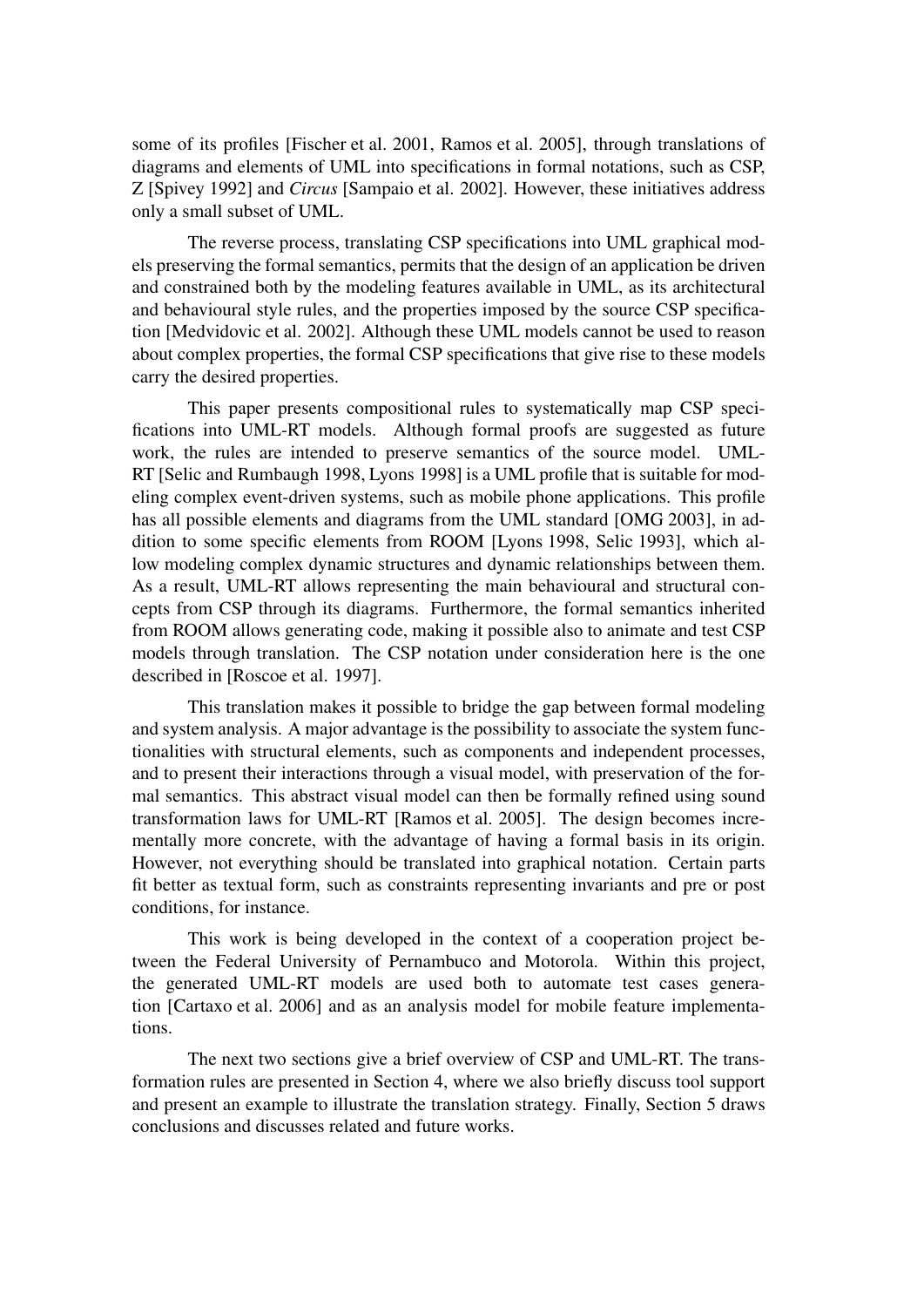#### 2. CSP Overview

The process algebra CSP (Communicating Sequential Process) [Roscoe et al. 1997] is a formal language primarily designed to model the behaviour of concurrent and distributed systems. CSP has three main elements: events, processes and operators. Events are abstractions of real world actions. For example, the event

#### *turn*.*On*.*Button*

can be used to model the real action of turning on the button of a radio. Besides events, CSP provides channels that are used as a collection of events. The main difference between events and channels in CSP resides in their declarations. The declaration

*channel a*

introduces a single event, while

*channel e* : *Int*

introduces the channel *e* that can communicate any event that carry an integer data value. In particular, the event *e*.2 is one of the elements provided by the declaration of channel *e*. The occurrence of an event characterizes a communication, where at least two participants are involved. In general, a participant is a process but when there is no explicit process, the participant is the external environment that interacts with the processes. Processes are behavioural description units, which can be combined using operators and events to produce complex behaviours. CSP uses a synchronous communication model which means that all participants must be ready for the communication to occur. Here we use the term *alphabet* to denote the set of events that appear in a process description (body). The entire alphabet in a specification is represented by  $\Sigma$ . The order and availability with which events occur are determined by the CSP operators.

Here, we consider the following simplified CSP process grammar:

$$
P \quad ::= \quad \text{STOP} \\
| \quad \text{SKIP} \\
| \quad P \\
| \quad a \rightarrow P \\
| \quad P \backslash C \\
| \quad P \backslash P \\
| \quad P \cap P \\
| \quad P \cap P \\
| \quad P \cap P \\
| \quad P \cap P \\
| \quad P \cap P \\
| \quad P \cap P \\
| \quad P \cap P \\
| \quad P \cap P \\
| \quad P \cap P \\
| \quad P \cap P \\
| \quad P \cap P \\
| \quad P \cap P \\
| \quad P \cap P \\
| \quad P \cap P \\
| \quad P \cap P \\
| \quad P \cap P \\
| \quad P \cap P \\
| \quad P \cap P \\
| \quad P \cap P \\
| \quad P \cap P \\
| \quad P \cap P \\
| \quad P \cap P \\
| \quad P \cap P \\
| \quad P \cap P \\
| \quad P \cap P \\
| \quad P \cap P \\
| \quad P \cap P \\
| \quad P \cap P \\
| \quad P \cap P \\
| \quad P \cap P \\
| \quad P \cap P \\
| \quad P \cap P \\
| \quad P \cap P \\
| \quad P \cap P \\
| \quad P \cap P \\
| \quad P \cap P \\
| \quad P \cap P \\
| \quad P \cap P \\
| \quad P \cap P \\
| \quad P \cap P \\
| \quad P \cap P \\
| \quad P \cap P \\
| \quad P \cap P \\
| \quad P \cap P \\
| \quad P \cap P \\
| \quad P \cap P \\
| \quad P \cap P \\
| \quad P \cap P \\
| \quad P \cap P \\
| \quad P \cap P \\
| \quad P \cap P \\
| \quad P \cap P \\
| \quad P \cap P \\
| \quad P \cap P \\
| \quad P \cap P \\
| \quad P \cap P \\
| \quad P \cap P \\
| \quad P \cap P \\
| \quad P \cap P \\
| \quad P \cap P \\
| \quad P \cap P \\
| \quad P \cap P \\
| \quad P \cap P \\
| \quad P \cap P \\
| \quad P \cap P \\
| \quad P \cap P \\
| \quad P \cap P \\
| \quad P \cap P \\
| \quad P \cap P \\
| \quad P \cap P \\
| \quad P \cap P \\
| \quad P \cap P \\
| \quad P \cap P \\
| \quad P \cap P \\
| \quad P \cap P \\
| \quad P \cap P \\
| \quad P \cap P \\
| \quad P \cap P \\
| \quad P \cap P \\
| \quad P \cap P \\
| \quad P \cap P \\
| \quad P \cap P \\
| \quad P \cap P \\
| \quad P \cap P \\
| \quad P \cap P \\
| \quad P \cap P \\
| \quad P \cap P \\
| \quad P \cap P \\
| \
$$

**Figure 1. Some CSP process definitions**

where  $P$  is a process name,  $a$  is an event of the process alphabet,  $C$  is a set of events, and *R* is mapping relation with the form  $(a \leftarrow b)$ , where *a* and  $b \in \Sigma$ . There are other constructions, but these are the most relevant for this paper.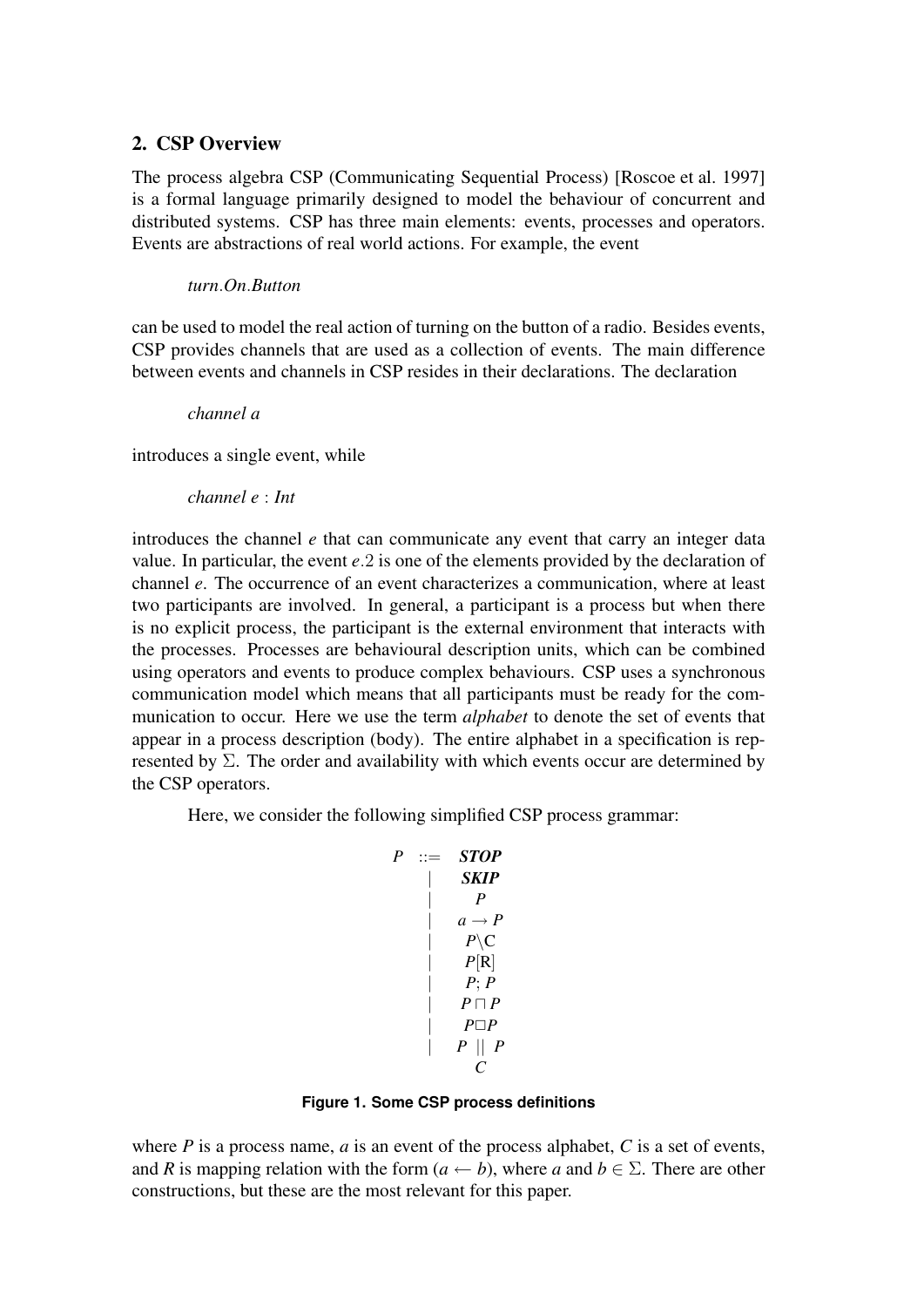The processes *STOP* and *SKIP* are unit processes: they alone determine a useful behaviour. The process *STOP* models a broken situation (a deadlock), whereas *SKIP* captures the notion of a successful termination.

The prefix process  $(a \rightarrow P)$  waits indefinitely for event *a* be allowed by the environment and when it occurs, the process behaves like  $P$ . The  $\rightarrow$  operator always takes a single event on the left-hand side and a process on the right-hand side.

The hiding operator takes a set of events and a process as arguments, and makes the events invisible in the process. These events continue happening inside the process, but other processes and the environment cannot see them. The renaming operator is useful to change the name of events (or to create copies of a process with different alphabets). In what follows, the process *P* executes the event *a* continuously. The process *Q*, although defined in terms of the process *P*, renames all occurrences of *a* with *c*.

$$
P = a \rightarrow P
$$
  

$$
Q = P[a \leftarrow c]
$$

The other CSP operators are used to combine processes. The deterministic (or external) choice operator  $\Box$  allows the evolution of a process to be defined as a choice between two component processes. The non-deterministic (or internal) choice operator  $\Box$  allows the evolution of a process to be defined as a choice between two component processes, but does not give the environment any control over which of the component processes will be selected. The sequential composition (*P*; *Q*) builds a process that behaves like *P* until a successful termination occurs. In this case, the process *Q* is allowed to occur.

Finally, processes can be combined to describe the architecture of systems through parallel composition. The parallel composition, denoted by  $\|\cdot\|$  , is used to put  $\overline{C}$ two processes in parallel, in which case they should synchronize in all communication events in the set *C*. For instance, the process  $Q \parallel R$  describes de parallel com-{*ch*}

position of processes *Q* and *R*, where they should execute all events from channel *ch* simultaneously. Events outside *C* should be executed independently on each process. In particular, when *A* is empty we have pure interleaving, that is,  $P \parallel Q \equiv P \parallel Q$ . {}

#### 3. UML-RT Overview

UML-RT [Selic and Rumbaugh 1998, Lyons 1998] is a conservative extension of UML. It contains specific conceptual elements of ROOM (Real-Time Object-Oriented Modeling language) [Lyons 1998] that make it possible to model architectures and dynamic relationships of real-time event-driven systems. A capsule, for instance, is a stereotype of UML active class adjusted to the ROOM actor concept. Capsules, like processes, are behavioural description units, with specialized semantics to represent components or independent processes, and can have multiple interfaces, named ports. Capsules communicate among themselves exclusively through messages, which should flow between connected ports of capsules. Ports have output signals for sending messages, and input signals for receiving messages. In order for two ports to be connected, the ports must be compatible; that is, every output signal in a port must be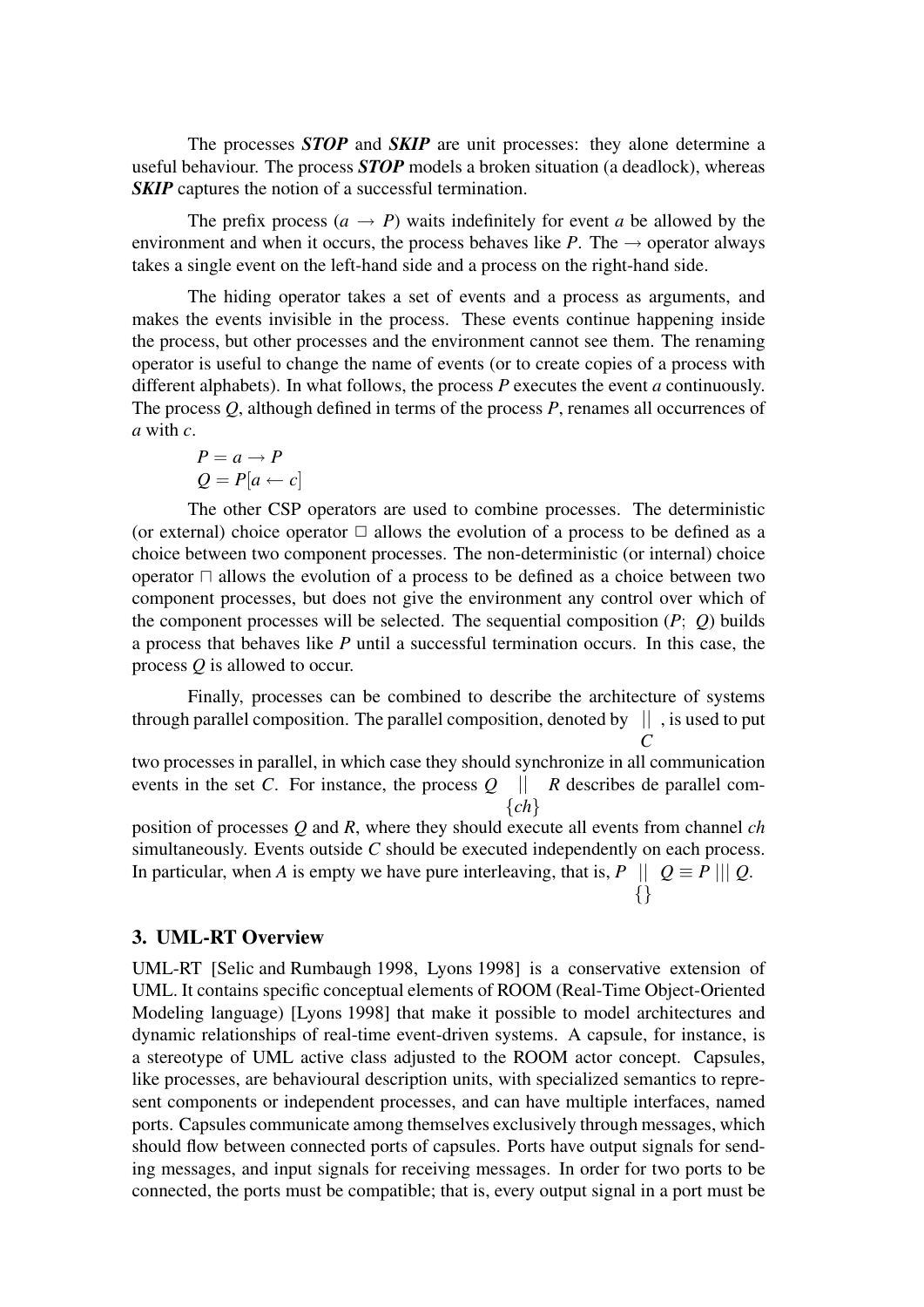an input signal in the other port. An event represents the reception of a message by a capsule.

Ports realize protocols, which define the input and output signals. Protocols can play two or more roles, in accordance with the ROOM standard. However, the UML-RT specification commonly uses binary protocols, involving just two roles. Only one role, named *Base* role, needs to be specified. The other one, *Conjugate* role, can be derived from the *Base* role simply by inverting the incoming and outgoing signal sets. In this way, ports are run-time entities that provide full two-way interfaces to capsules. Furthermore, a protocol fixes the data types and the order of messages flowing between connected ports. This order is useful to show the potential interactions of a capsule instance with the external environment. In a sense, a protocol captures the contractual obligations that exist between capsules [Selic and Rumbaugh 1998].

UML-RT offers capsule structure diagrams to represent the composite structure of capsules (see Figure 2). It shows both the ports, which are the communication points of capsule, and implicit containment relationships between capsules and capsule roles (contained capsules). Ports can be public or protected. Public ports are located on the boundary of the structure diagram, and these ports may be visible both from outside and inside the capsule. Protected ports are not visible from the outside of a capsule since they are not part of the capsule interface. Only public ports are shown on capsule roles. Furthermore, ports can be *end* or *relay*. Messages sent to an *end* port can be processed directly by the capsule behavior (represented by a state diagram, described later). *Relay* ports are used to forward messages to other ports, but these messages cannot be processed by the capsule behavior. If a *relay* port is not connected to another port, all messages arriving on that port are lost. Outside the capsule there is no distinction between *relay* and *end* ports. Figure 2 shows a structure diagram of a capsule *P* with capsule role *Q*, public *end* port *a*, public *relay* port *b*, and protected *end* port *c*. The container capsule *Q* has two public ports, *d* and *e*, but it is not possible to know whether these ports are *relay* or *end*.



**Figure 2. Structure diagram**

UML-RT offers state machine diagrams to model the internal behaviour of a capsule when messages arrive on its ports. A state machine is a directed graph of states that are connected by transitions. Except for the initial transition, which is automatic, the other transitions in a state machine are triggered by the arrival of messages on a capsule port. As mentioned previously, only the events incoming through *end* ports can be processed by the state machine. Each state can have its own internal state machine. This allows constructing complex behaviours. There is no final state in capsule state machines, because capsules are active classes that never terminate.

In general, a transition has the form  $p.e[g]/a$ , where *e* is an input signal, *p* is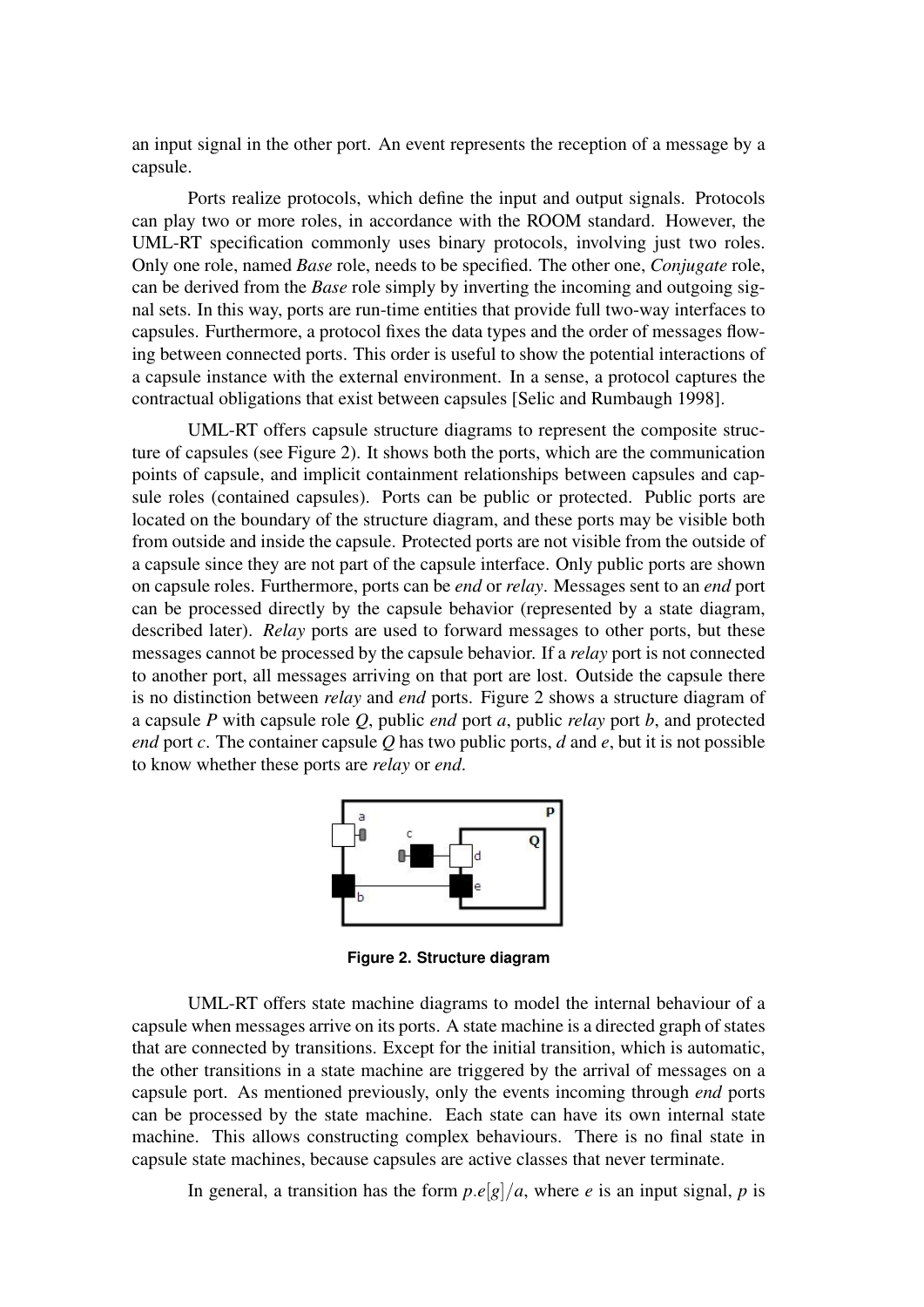the port through which the message arrives, *g* is a boolean expression (named guard condition), and  $\alpha$  is an action. If the event occurs on port  $p$ , and the guard evaluates to *True*, then the action is executed, possibly changing the current state. If a transition has the form *p*.*e*/*a* we consider that the guard is *True*. Here, for notation compatibility with CSP, we use the notation  $p.e?x/a$  to denote a transition that accepts the message *x* through signal *e* of the port *p*, and subsequently executes the action *a*; and the notation *p*.*e*!*F* to denote the action of sending a message *F* through the signal *e* of the port *p*.

Figure 3 shows the state machine diagram of the capsule  $P$ , named  $S_P$ . The black circle at the top left is the initial state  $S_0$ , and its outgoing transition is automatic; therefore, no incoming event is necessary for this transition, but such transition can execute an action, if necessary. After the initial transition, the state  $S_1$  becomes the current state. The outgoing transition from the current state accepts a message *x* through signal *in* of the port *a*, and executes the action that communicates a new message through signal *out* of the port  $c$ . Following, the state  $S_2$  becomes the current state.



**Figure 3. State machine diagram**

The communication between capsules can be either synchronous or asynchronous. Asynchronous operation calls are stored in an event-queue of the receiver, and the sender remains free to execute its next actions. The receiver always checks the first element in its event-queue. If it is ready to execute a trigger involving this first call, it should perform the associated transition and continue its execution; otherwise, it suspends. On the other hand, synchronous operation calls involve a *rendezvous* between the sender and the receiver: when the sender executes the operation call, it is suspended until the receiver synchronizes with it (that means executing a corresponding trigger). If the synchronization proceeds, a return value is sent back to the sender, after which both the sender and the receiver resume their own executions. Otherwise, an internal timeout sets free the sender, but the message will be lost. The uses of synchronous and asynchronous messages are design decisions, and do not depend on port or protocol configurations.

Finally, it is possible to use capsule roles dynamically. Capsule roles are strongly owned by the container capsule, and cannot exist independently of the container capsule. By default, capsule roles are fixed, meaning that they are created automatically when their containing capsule is created, and are destroyed when the container is destroyed. However, some capsule roles in the structure cannot be created at the same time as their containing capsule. Instead, they may be created subsequently, when and if necessary, by the state machine of the container, and they can be destroyed before the container is destroyed. These capsule roles are named *optional*. In order to use an optional capsule role it is necessary to define a slot capsule role (pointer) in the container structure diagram. This slot is not active, and it should have de same set of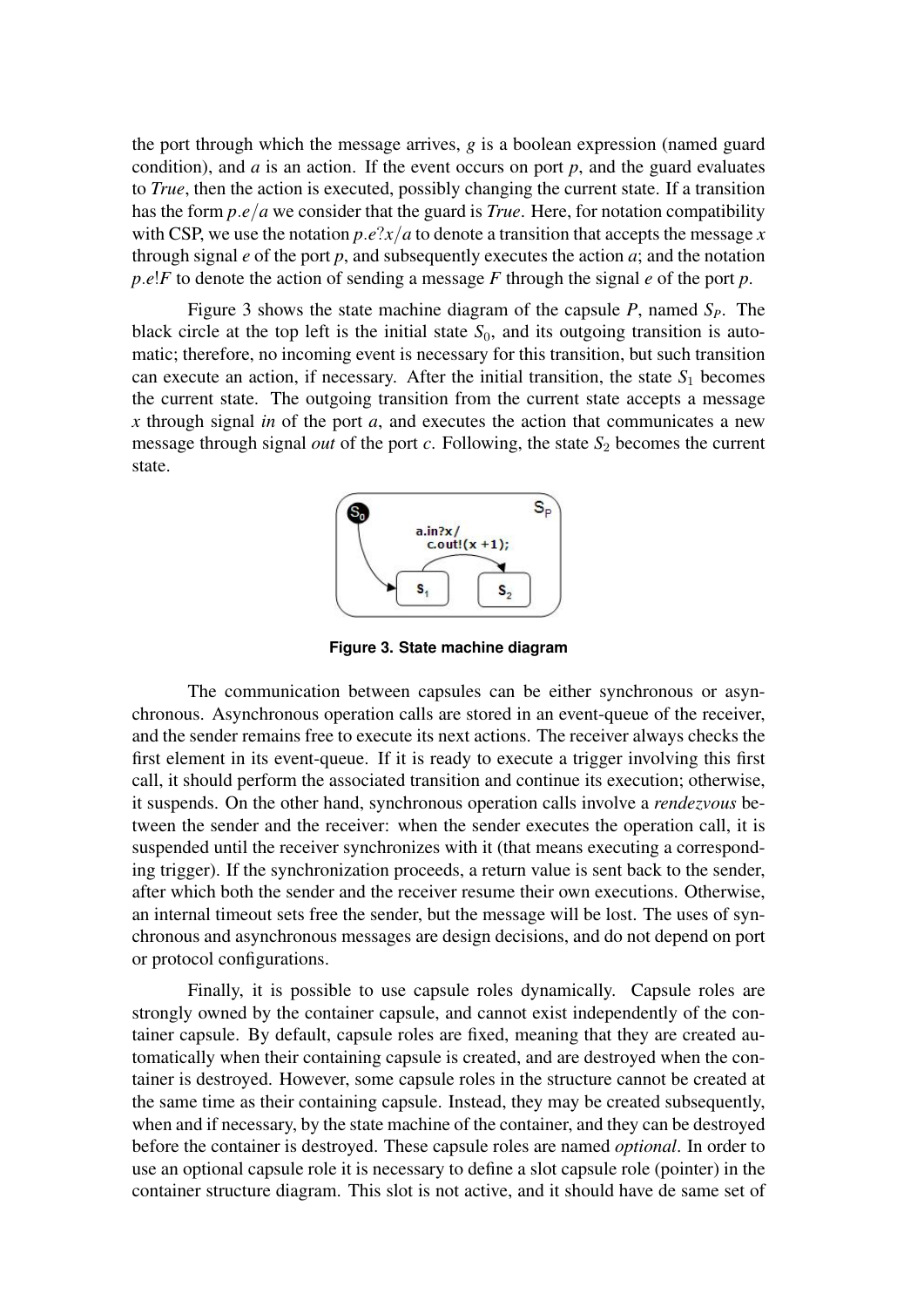public ports (that is, the same interface) as the intended optional instance.

#### 4. Transformation Rules

This section presents a systematic strategy for translating CSP specifications into UML-RT models. We propose rules that intend to be independent and compositional, in which case it is possible systematically obtaining capsules from processes. The exhaustive application of these rules translates a specification into a compound UML-RT model.

The approach presented here translates each CSP process into a UML-RT capsule with the same name, taking advantage of the concepts of reuse and modularity in the context of CSP processes. Each channel usage in the process alphabet is mapped into a port with the same name in the capsule structure diagram, and the events occurring in the process should determine the transitions in the capsule state machine.

Actually, the translation of CSP processes involves capsules and protocols, because the communication events occurring among capsules should be transmitted through ports, which realize protocols. The protocol signals should carry objects that correspond to values of CSP events. A possible mapping would be to create a protocol for each channel defined in the specification, or for each data type, in which case the occurrence of a channel in a process implies in the creation of a port that realizes the protocol of the channel data type. Instead, for simplicity, we use a unique protocol to transmit all messages between capsules, as long as its signals accept any type of object. This decision is merely structural, and does not affect the communication between capsules because CSP events can be represented by synchronous messages in UML-RT, and the communication mode of these messages is not influenced by the representation of protocols. In this way, our rules consider only the construction of capsules, since the protocol is fixed. Here, this protocol is named *CSPMessageProtocol*.

The mapping of data type declarations is not included here because we assume that these are mapped into simple UML classes, since we consider that each data type represents a class of messages used by the system. Compound data types must also be translated as a unique class, which accepts any possible value of each type involved in the composition.

Recall that, in UML-RT, capsules can have *Base* and *Conjugate* ports, for sending and receiving messages concerning the signals orientation. However, the capsules generated by this translation strategy have been simplified so that they contain only *Conjugate* ports to represent the channels on processes, except in especial cases described later. In our translation strategy, the external environment, which is implicit in CSP specifications, is made explicit in the generated UML-RT models. Furthermore, only the external environment, which is connected to capsules through *Base* ports, can send messages to capsules, using output signals defined with a *Base* role. This decision was taken in order to simplify the UML-RT model, but it does not change the semantics of the model, since it is possible to duplicate signals or represent the CSP specification without event orientation.

The translation strategy can be thought of as a term rewriting system that exhaustively applies the rules to progressively replace CSP expressions with UML-RT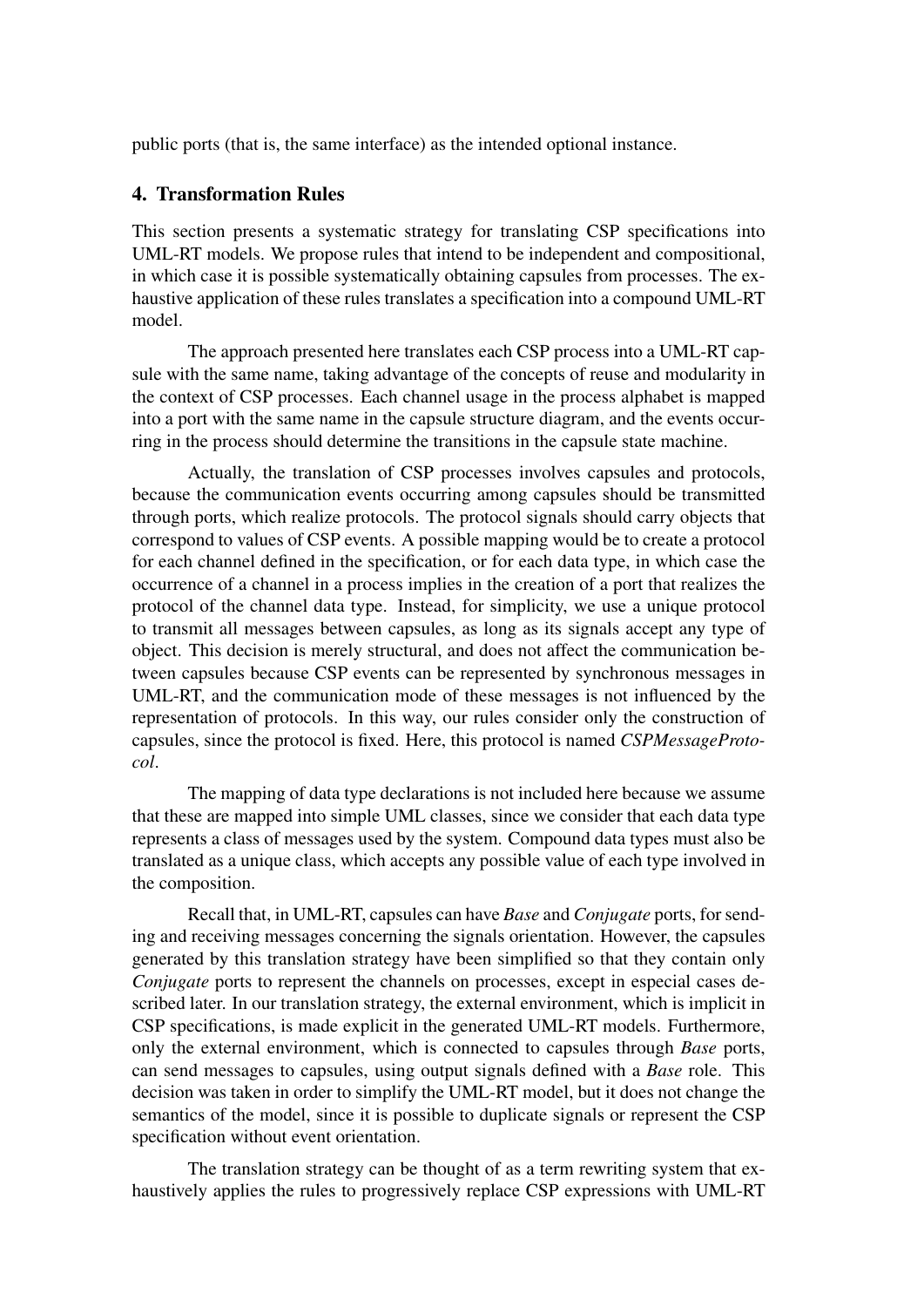capsules and protocols. The first set of rules is concerned with simplifying CSP equations so that all equations have the simple form:

$$
P = N_P
$$
  
\n
$$
P = a \rightarrow N_P
$$
  
\n
$$
P = N_P \text{ uop args}
$$
  
\n
$$
P = N_{P1} \text{ bop } N_{P2}
$$

where *uop* is a CSP unary operator (*hiding* or *renaming*), and *bop* is a CSP binary operator (*external choice*, *internal choice*, *sequential* or *parallel*). In such a form, the right-hand side of an equation can be a process name  $(N_P)$ ; a prefix process involving a single event and a process name; a unary process operator with a process name and a set of elements as arguments; or, finally, a binary process operator with two process names as arguments. The following is an example of a rule in this category.

#### Rule 1 *Prefix Expression Simplification*

$$
P = a \rightarrow Exp \qquad \Longrightarrow \qquad \begin{array}{c} P = a \rightarrow N_P \\ N_P = Exp \end{array}
$$

Consider that *Exp* is a CSP process expression, excluding the simple expression formed of a process name. This rule replaces *Exp* with a name of a new process  $(N_P)$  and introduces a new equation, as expected.  $\square$ 

In order to make the translation rules more readable, we consider in this paper processes without arguments.

Concerning the translation of CSP equations, when a process *P* behaves as a process *Q* (like  $P = a \rightarrow Q$ , for example), the corresponding capsule *P* must behave like a capsule *Q*. As a first intuition, the idea would be that capsule *P* contain capsule *Q*, in which case *P* replicates ports of *Q*. In this way, *P* would assimilate the alphabet of process *Q*, and forwards all messages involving the capsule *Q* and the external environment, thus simulating the behaviour of process *Q*. Figure 4 shows the structure and state machine diagrams of capsule *P* for this translation alternative. In this case consider that the transmitted messages *x* are empty values, since the involved channels do not carry values. After capsule *P* receives the event  $a.in?x$ , it simulates the behavior of the process *Q*, just forwarding all events arriving from the replicated ports to capsule *Q*, since the capsule *Q* is the result of the translation of process *Q*. However, this alternative would not be compositional if there were mutual references between the original processes (like  $P = a \rightarrow Q$  and  $Q = a \rightarrow P$ , for example), because UML-RT does not allow mutual containments of capsules. Actually, not even self recursions could be resolved by this strategy. Consider the process

$$
P=a\rightarrow a\rightarrow P
$$

applying Rule 1, this equation is rewritten to

$$
P = a \rightarrow N_P
$$
  

$$
N_P = a \rightarrow P
$$

that also results on mutual references between the processes.

The absence of mutual containments on capsules is a limitation of UML-RT to avoid infinite recursion when instantiating capsules. As a solution, we use optional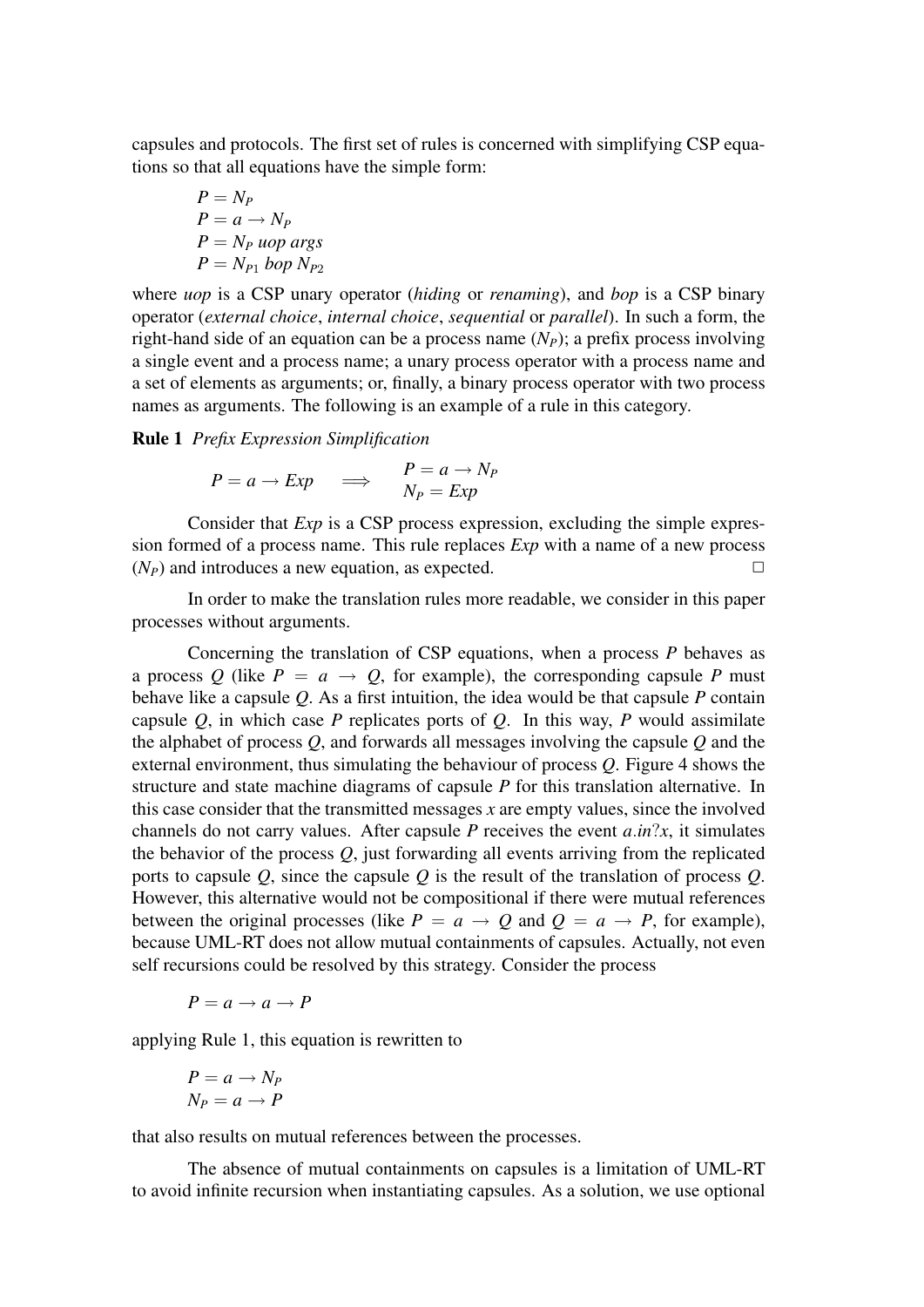

**Figure 4. An intuitive, but limited, approach**

capsules in our translation strategy. These capsules can be created and used until a new configuration becomes necessary, at which case they are removed, and new optional capsules simulating the new behavioural structure are created. In this way, the system can have several capsules executing simultaneously according to different configurations, such as parallel or sequential composition. Furthermore, this approach improves the allocation of system resources and makes it possible to control complex dynamic systems, thus avoiding infinite recursions. Additionally, it is possible to instantiate optional capsules with arguments.

The strategy presented here makes all generated capsules to be used as optional capsule roles of a unique capsule that controls the others. This controller capsule, named *SystemController*, replicates all public ports of its capsule roles, regardless of these capsules being active or not. It is similar to providing the entire alphabet of the specification. The capsule *SystemController* is connected directly to the external environment, simulating the interface of the entire system.

Additionally, every generated capsule has a specific *Base* port to inform the *SystemController* about new (behavioural) configurations, in which case the *SystemController* removes the instance of this capsule and creates new instances of other capsules according to the intended behaviour. This special port should transmit values that represent the relevant CSP process being translated. The port uses the protocol *CSPBehaviorProtocol*, whose signal *term* carries the process representation. In the implementation of these rules we use a Java class to represent the processes. For improving readability we use the CSP expressions themselves as arguments to the signal *term*. This port is not replicated by *SystemController* because it is an internal control element; the external environment does not need to know about this internal replacement.

The dynamic configuration of capsules should be controlled by the capsule *SystemController*, which encompasses the expanded equation of the system in each stage. *SystemController* has a local variable that stores this expanded equation and is always updated when some internal capsule informs a new process term. All actions of *SystemController*, such as forwarding an incoming message to a capsule role, creating or removing capsule roles, must consider this variable. Although the capsule *SystemController* centralizes the control flow, its construction is also compositional. In each rule below we show how its state machine is progressively constructed to handle the overall control flow.

We now present some rules for translating CSP processes into UML-RT capsules. Consider that these processes are in the simplified form discussed previously,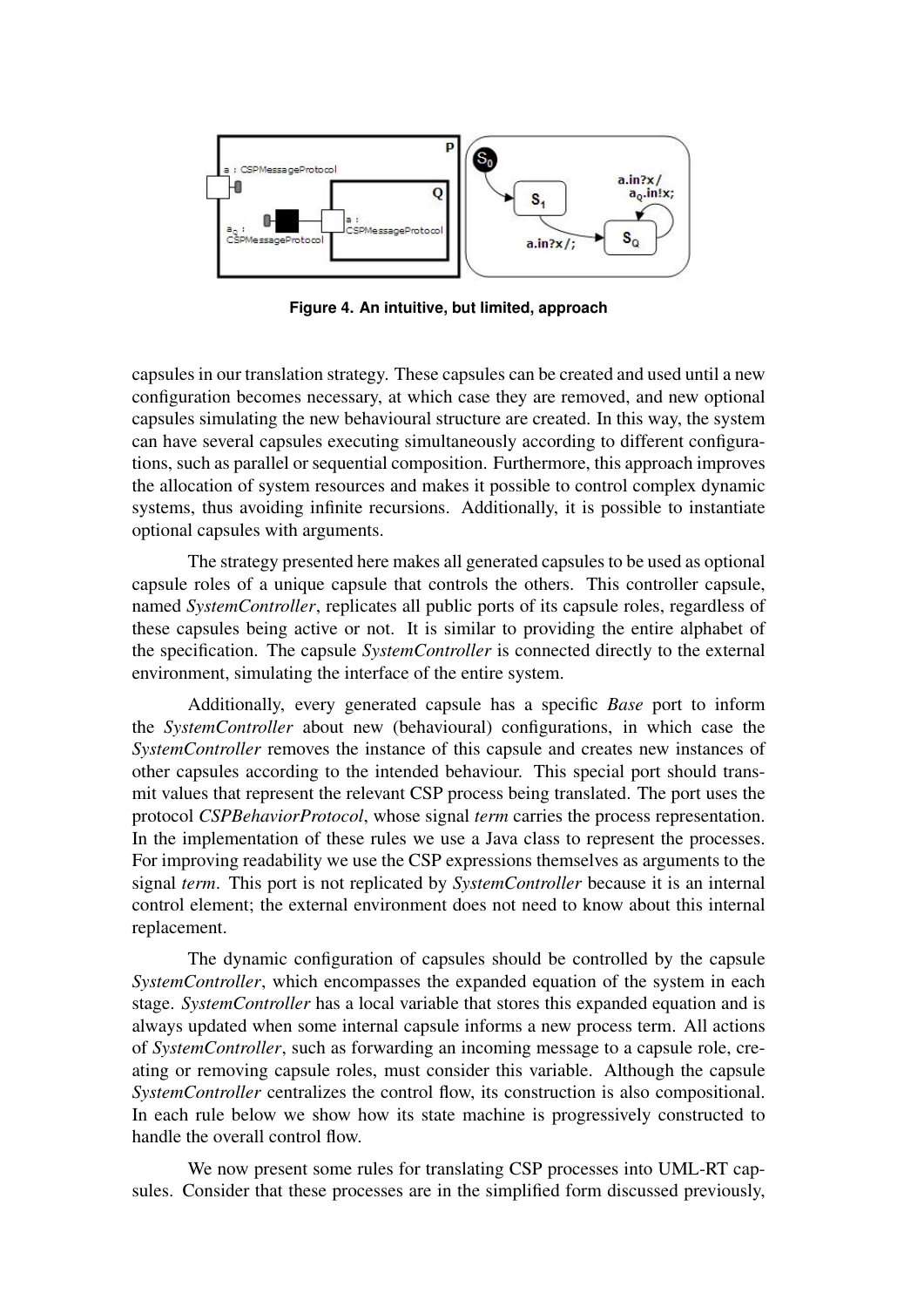and that the names of ports that realize *CSPBehaviorProtocol* are not in the system alphabet. Furthermore, consider that the state  $S_C$  is the current state in the state machine of *SystemController*, and that the capsule roles in structure diagram of *SystemController* are actually slots to optional capsule roles, that is, they are not active. The container capsule uses private *end* ports, which are connected with the ports of the capsule roles, to make it possible to receive and to send messages through ports of capsule roles according to the semantics of the current configuration of capsules.

The following rule deals with the *SKIP* process.





The process that behaves as *SKIP* just informs its new state (a successful termination) to the external environment. A new transition is created in the current state of *SystemController* to manage this new behavioural configuration. In this case, the capsule role *P* is removed and the expanded equation is updated, just replacing its reference to the process *P* with a reference to *SKIP*. In this situation, a new capsule role is not created, since the process *SKIP* is a successful termination.

Actually, a new transition should be created in *SystemController* for each possible simplified process equation, and not only for *SKIP*, since the container capsule cannot previously know the future behaviour of its capsule roles. Here we show only the transitions that will actually execute.

In the following rules, let  $N_P$  be an arbitrary process name. The next rule deals with non-guarded process names.





When a process behaves as a simple process (that has no CSP operator involved), the generated capsule informs the new behavior to the external environment. The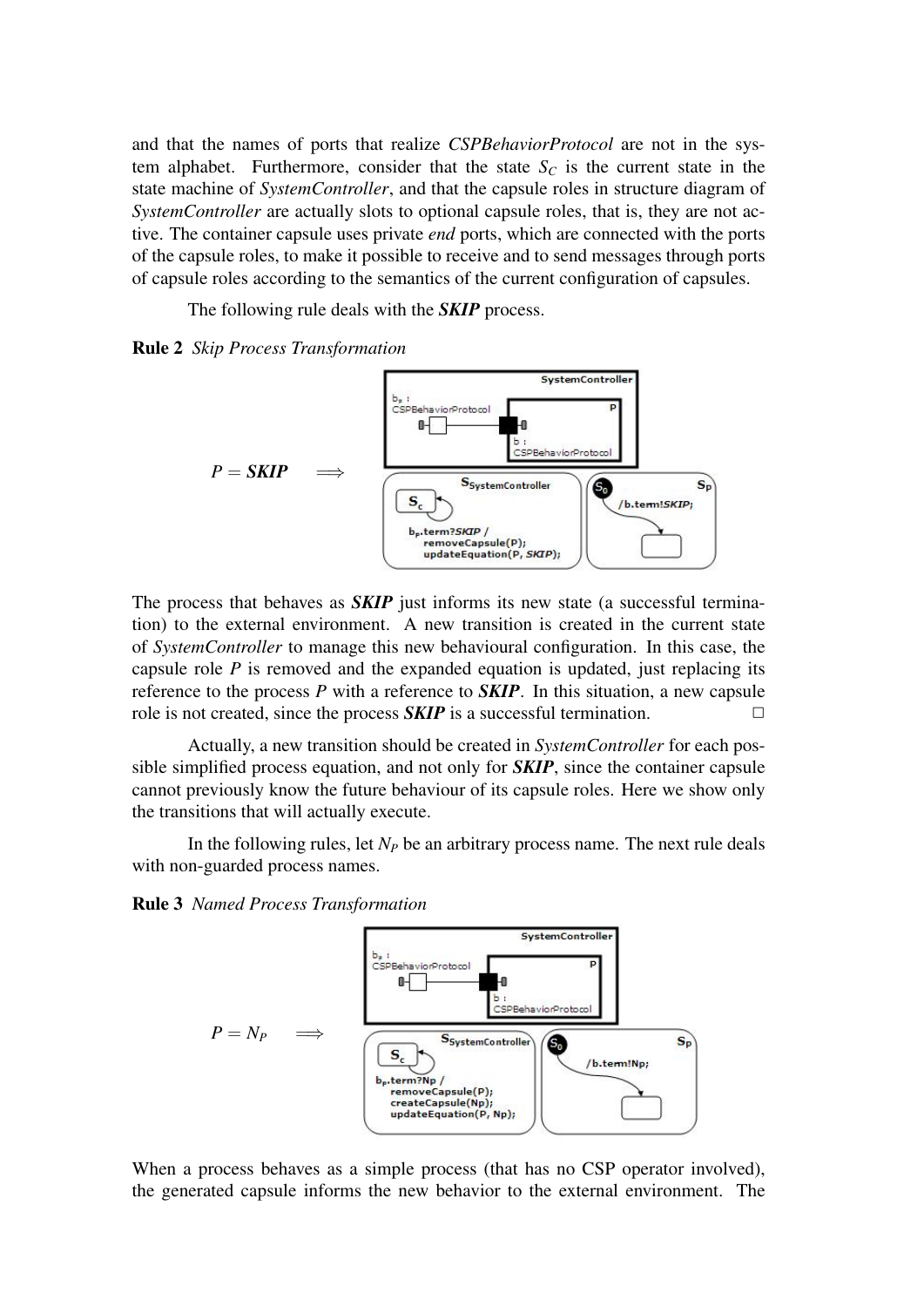transition in *SystemController* that manages this situation removes the capsule role *P*, creates a new capsule role  $N_p$ , and updates the expanded equation.  $\Box$ 

The following rule deals with the hiding operator.

Rule 4 *Hiding Transformation*



The capsule that represents a hiding process should send a process name and a set of event names (represented by the set *A*). The transition in *SystemController* that manages this situation removes the capsule role *P*, creates a new capsule role *NP*, and updates the expanded equation. In this case the alphabet *A* will be considered to hide events on capsule role  $N_p$ .

The following rule deals with alphabetized parallel composition.

Rule 5 *Parallel Transformation*



When a process behaves as a parallel composition, the generated capsule should send a process name for each of the two process arguments, and a set of event names (described on set *A*) to represent the synchronization alphabet. In this way, we expect to represent other variations of parallelism, such as interleaving, which uses an empty set as alphabet. The transition in *SystemController* removes the capsule role *P*, creates new capsule roles for each process name in the parallel composition, and updates the expanded equation.

The following rule deals with the prefix operator.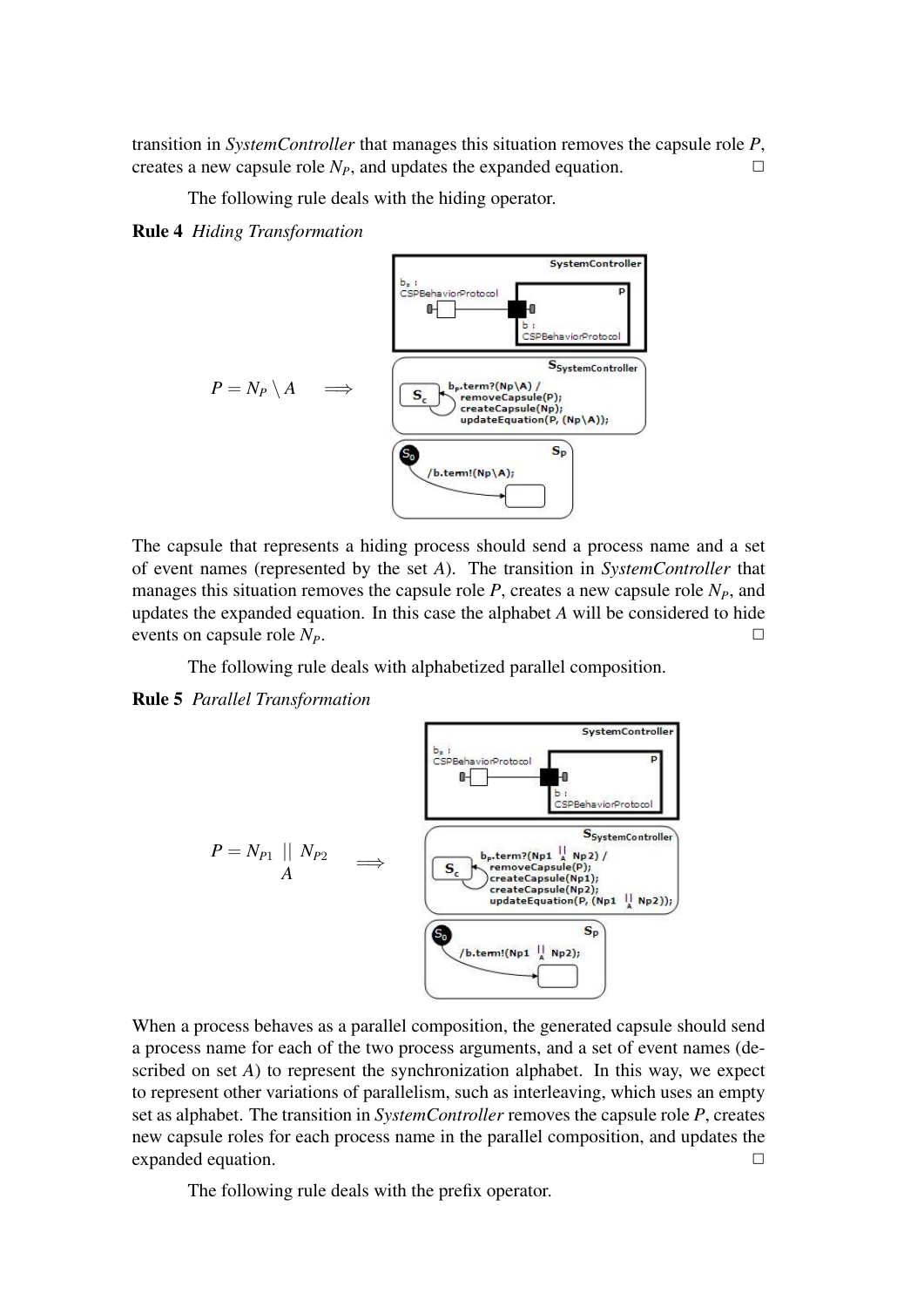

The occurrence of the channel *a* in the process *P* generates a port with the same name in the structure diagram of capsule *P*. This port implements the protocol *CSPMessageProtocol*, as mentioned previously. The CSP event results in an outgoing transition in the current state. In this case, the state  $S_1$  is the current state of the capsule  $P$ , since the initial transition from  $S_0$  to  $S_1$  is automatic. *SystemController* replicates each public port of capsule *P*, and creates transitions to manage the events arriving from these replicated ports. When *SystemController* receives an event through its port *a*, it verifies the availability of the capsule *P*, according with the expanded equation. If the capsule *P* is allowed to synchronize on this event, the message is forwarded to *P* through port  $a_P$ . When the capsule P receives the event through its port  $a$ , it informs its new behaviour, and its internal state changes. As well as the Rule 3, a process name is transmitted by the port *b*, and a transition in *SystemController* manages the new behaviour.

Now, we show a progressive simulation of the capsule *SystemController* with the example in Figure 5. Consider the capsules roles in structure diagrams representing the active capsules in that moment. Furthermore, we show only transitions executing during that moment in the state machine diagrams. Consider  $S_C$  the current state of the capsule.

$$
P = Q \parallel R
$$
  

$$
Q = a \rightarrow \text{SKIP}
$$
  

$$
R = \text{SKIP}
$$

#### **Figure 5. A CSP example**

In Figure 6(a), *SystemController* has a unique capsule *P*; therefore, the expanded equation equals the process *P*. The container capsule has a port *a* since it is in system alphabet. Suddenly, *SystemController* receives a new process term through port  $b<sub>P</sub>$ , in which case it removes the instance of capsule P and creates new instances of capsules *Q* and *R*. The expanded equation is updated from *Q* || *R*.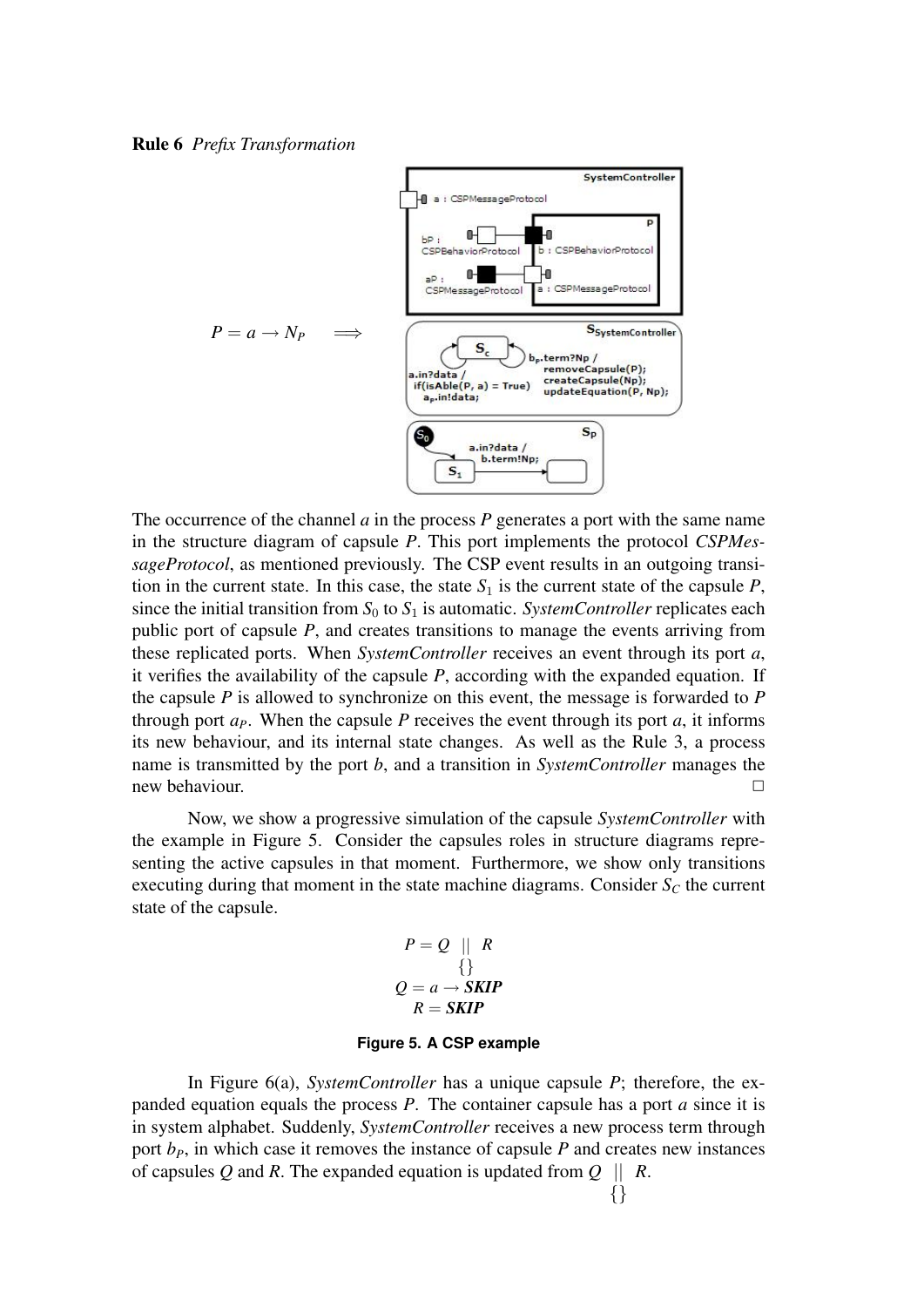

**Figure 6. An example of use of capsule** *SystemController*

After that, in Figure 6(b), *SystemController* is prepared to evaluate the capsules *Q* and *R*. When the capsule *R* informs a new (behavioural) structure, *SystemController* removes it and updates the expanded equation. Now, only the occurrence of the process  $R$  (the right-hand side of the actual equation) is replaced with the new term (*SKIP*). In this situation, a new capsule is not created, since the process *SKIP* is a successful termination.

Finally, in Figure 6(c), *SystemController* receives an incoming event from the external environment. The method *isAble* verifies the conditions for the capsule roles to receive the incoming messages. In this case, the capsule role *Q* is allowed to receive the message, but it depends on the current configuration of the *SystemController*, which can have more instances of capsule *Q* or other capsules that have a port *a*.

The generation of UML-RT models from CSP specifications was automated by a tool that systematizes the application of the transformation rules. The tool reads CSP specifications, starts the Rational Rose Real Time [Rational/IBM b] and, using the extensibility mechanism of this application, outputs the UML-RT models applying the rules in a compositional way. Figure 7 shows the graphic user interface of the tool, and Figure 8 shows the generated UML-RT model in the Rational Rose Real Time application for the example in Figure 5.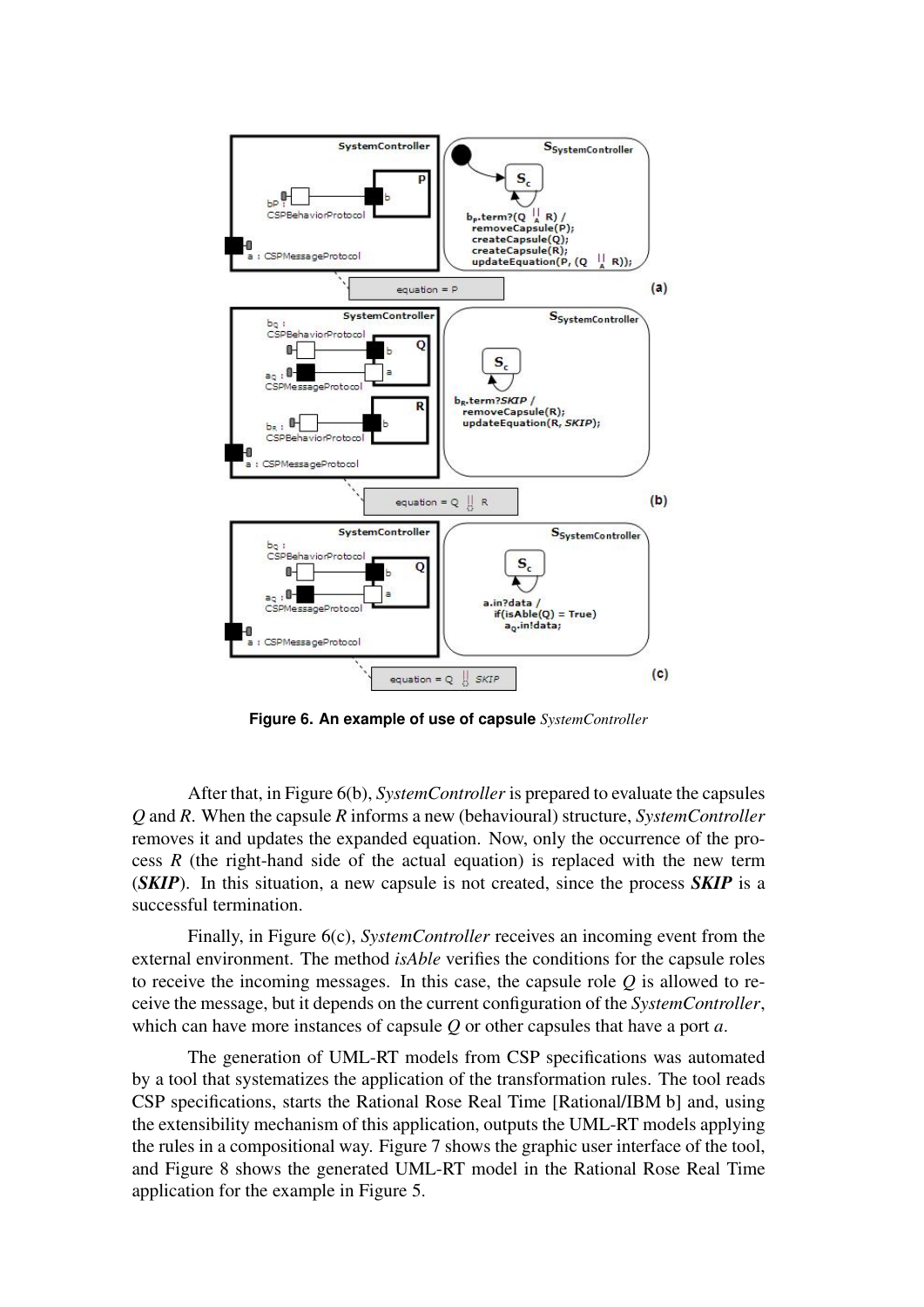| FormalDev - From CSP to UML-RT |                                    | $  X $ |
|--------------------------------|------------------------------------|--------|
| File Tools Help                |                                    |        |
|                                | <b>CSPM</b> CSP Specification Tree |        |
| Options:                       | $P = Q [   {           } ]   R$    |        |
| Environment name:              | $Q = a \rightarrow SKIP$           |        |
|                                | $R = SKIP$                         |        |
| Environment                    |                                    |        |
|                                |                                    |        |
|                                |                                    |        |
|                                |                                    |        |
|                                |                                    |        |
|                                |                                    |        |
|                                |                                    |        |
|                                |                                    |        |
|                                |                                    |        |
|                                |                                    |        |
|                                |                                    |        |
|                                | $\left  \cdot \right $             |        |
| Opening fileDone!              |                                    |        |

**Figure 7. Tool interface**

## 5. Conclusion

We have proposed rules to map CSP processes into UML-RT capsules. This translation benefits from similarities between processes and capsules, because both have behavioural views and can be defined in a compositional way. On the other hand, while CSP has a rich set of operators to combine processes, UML-RT has no operator to build capsules from existing ones. So we had to encode the semantics of each CSP operator during the translation. For simplicity, we have presented a small subset of the rules, and we consider processes without arguments. The complete repertoire of rules can be found in [Ferreira 2006], and also more considerations about the semantics of CSP events, specially which involve multiple synchronizations and events with parameters.

This strategy offers a possible approach to bridge the gap between formal modeling and system analysis. Other initiatives [Fischer et al. 2001, Ramos et al. 2005] propose the inverse process, to give a formal semantics to UML through translations into specifications in formal notations. However, these initiatives address only a small subset of UML. As alternative approaches, there are programming languages offering support by implementing concurrent systems specified in CSP, as CTJ [CTJ ] and JCSP [JCS ], but due to the size of real concurrent systems their implementation can be problematic and with communication patterns usually very complex. Moreover, the visualization of the system structure is usually as difficult as the CSP specification. Our approach has the advantage of the diagrammatic representation in addition to the code generation, as discussed previously.

Although the rules generate an excessive number of capsules, we plan to use refactorings on capsules [Ramos et al. 2005], considering real-time modeling concepts and also preserving the properties of the original model, to make the design incrementally more concrete, with the advantage of having a formal basis in its origin. These refactorings can also reinforce the similarities between UML-RT capsules and CSP processes. For example, a sequence of prefixes in a same process, which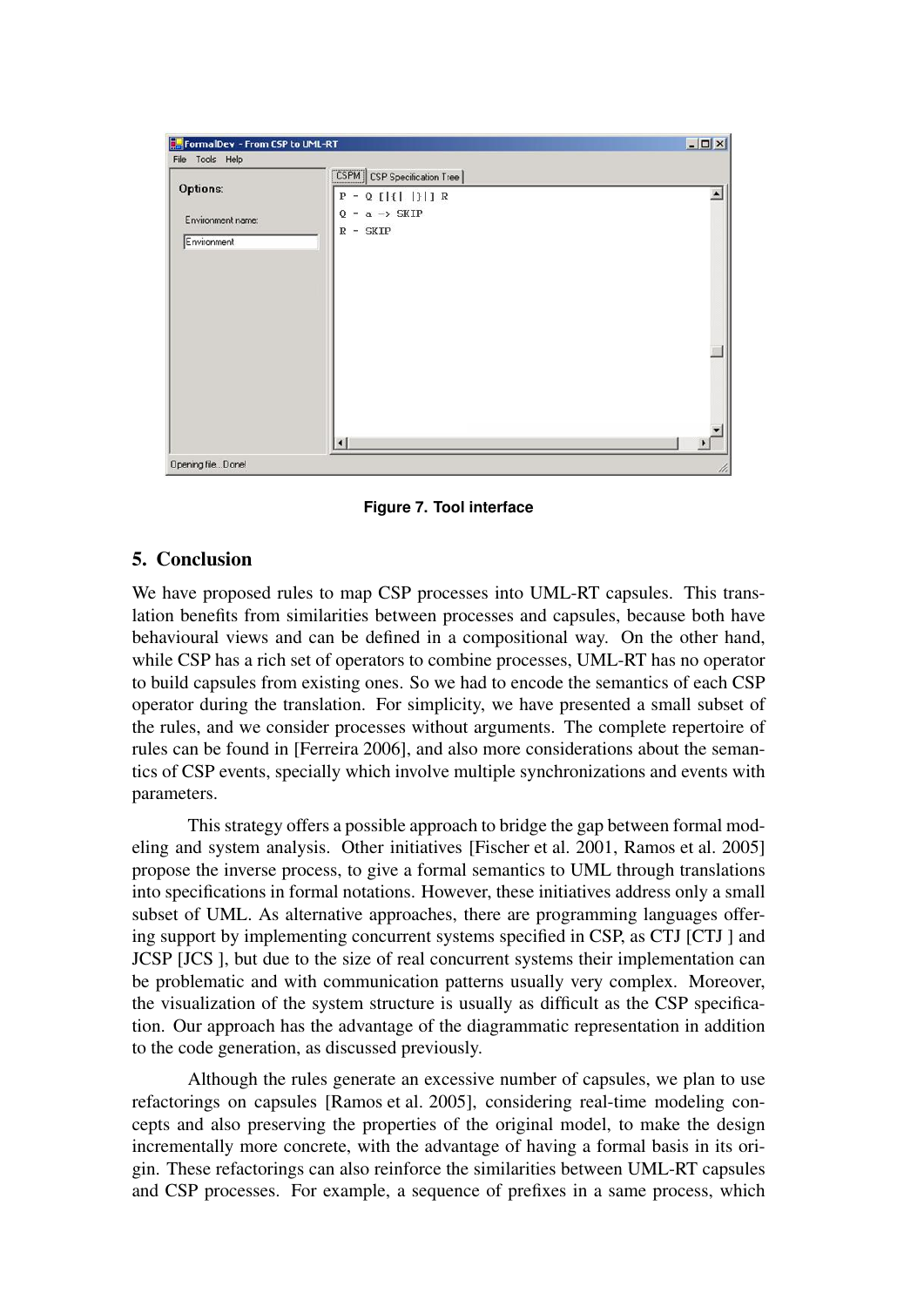

**Figure 8. Generated model in the Rational Rose Real Time**

originates several capsules, can be reduced as a single capsule.

The exhaustive application of these rules translates a specification into a compound UML-RT model. The translation strategy is systematic, and was automated by an application that takes CSP specifications and outputs models to the Rational Rose Real Time tool [Rational/IBM b]. It is possible to generate code through the generated model, making it possible also to animate and test CSP models thought translation. The interface of the tool that implements our strategy is presented in Figure 7.

These rules can be adapted to UML 2 [OMG 2004], with possible improvements on diagrams. Despite of the fact that UML 2 uses several concepts from UML-RT, its elements and diagrams are still ambiguous and unclear [Rational/IBM a, Eriksson et al. 2003], hence we have chosen to work with UML-RT. Actually, all relevant concepts to represent CSP specifications on this strategy are on UML-RT, which has more consolidated tool support, and whose capsule and protocol concepts are clearer and more intuitive than that of UML 2.

### 6. Acknowledgment

We would like to thank Joabe Jesus for developing the tool support, and Motorola Inc., and particularly the members of the BTCRD research group, for their support and help during the development of this work.

## References

Communicating Sequential Processes for Java (JCSP). http://www.cs.kent.ac.uk/projects/ofa/jcsp/.

Communicating Threads in Java (CTJ). http://www.ce.utwente.nl/.

Cartaxo, E., Lima, E., Machado, P., and Helena, L. (2006). Test Case Generation by means of UML Sequence Diagrams and Label Transition System for Mobile Phone Applications.